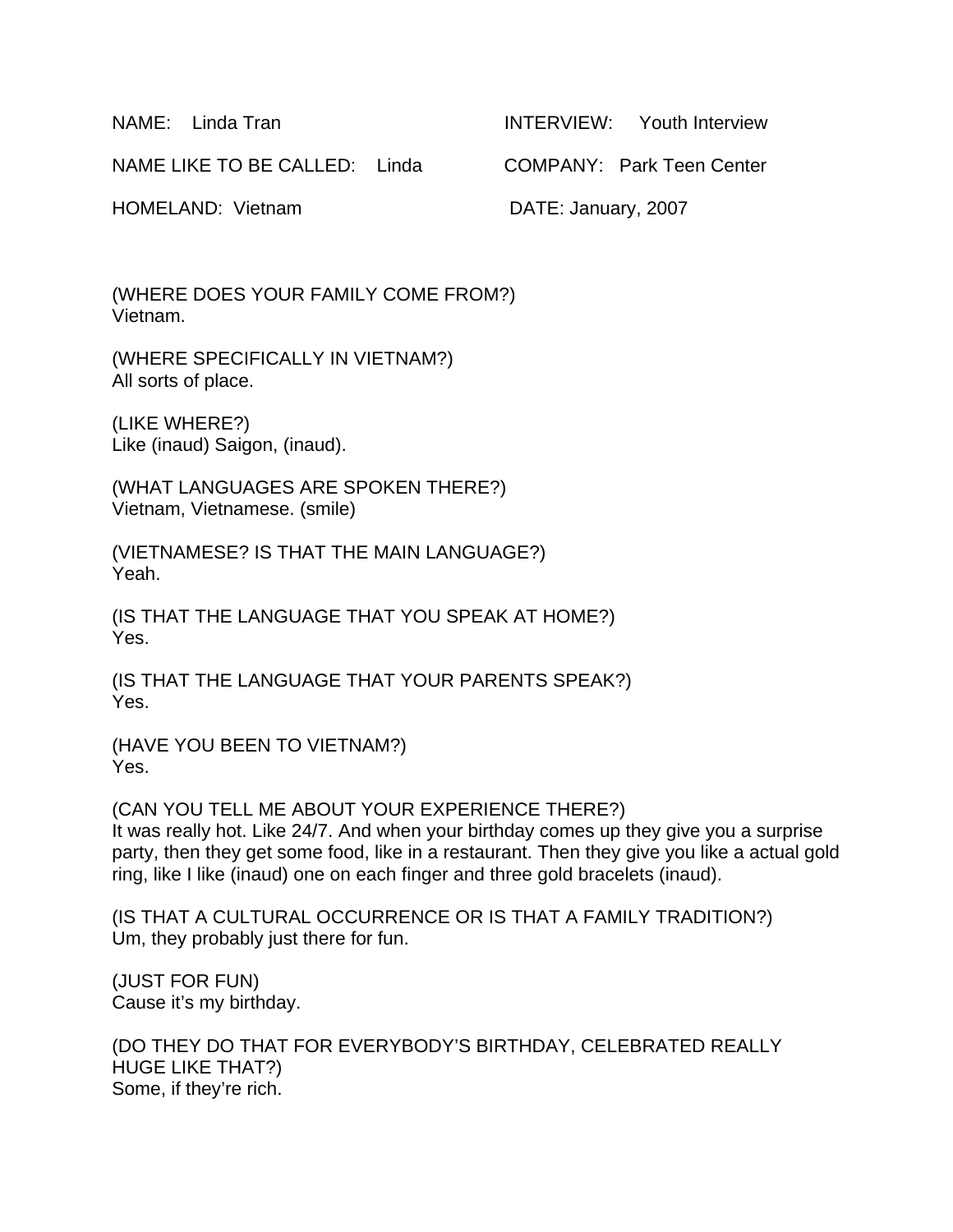(UM, WHAT WAS THE, WHAT WAS THE MAIN MEAN OF TRANSPORTATION THERE?) Huh?

(WHAT WAS THE MAIN MEAN OF TRANSPORTATION THERE?) What does that mean?

(MEANS HOW DID PEOPLE GET AROUND?) Motorcycle. And if there's a lot of people then they use their family van.

(SO MOST OF THE TIME THEY DRIVE SMALLER VEHICLES LIKE MOTORCYCLES…) Yes.

(DID A LOT OF PEOPLE WALK OR IS THERE PUBLIC TRANSPORTATION?) (pause) (BUSSES, TAXIS?) Yes, taxis.

(LOTS OF TAXIS. IS THERE BUSSES?) Yeah.

(MAINLY JUST SMALLER VEHICLES LIKE MOTORCYCLES. HOW BIG WAS THE TOWN THAT YOU WERE IN?) Very big. It's like downtown here in Lincoln.

(WAS IT AS BIG AS LINCOLN?) It's bigger. A lot bigger.

(A LOT BIGGER THAN LINCOLN) Lincoln's small.

(COMPARED TO…) Well, Lincoln is small. (smile)

(200,000 PEOPLE) Lincoln is small.

(A LOT OF PEOPLE. WHO DID YOU STAY WITH WHEN YOU WERE THERE?) My grandma. This other one, my mom's side. But I hate her. She's a, she's a crazy woman.

(YOU DON'T LIKE YOUR GRANDMA?) No. Cause she's mean. I only saw her once.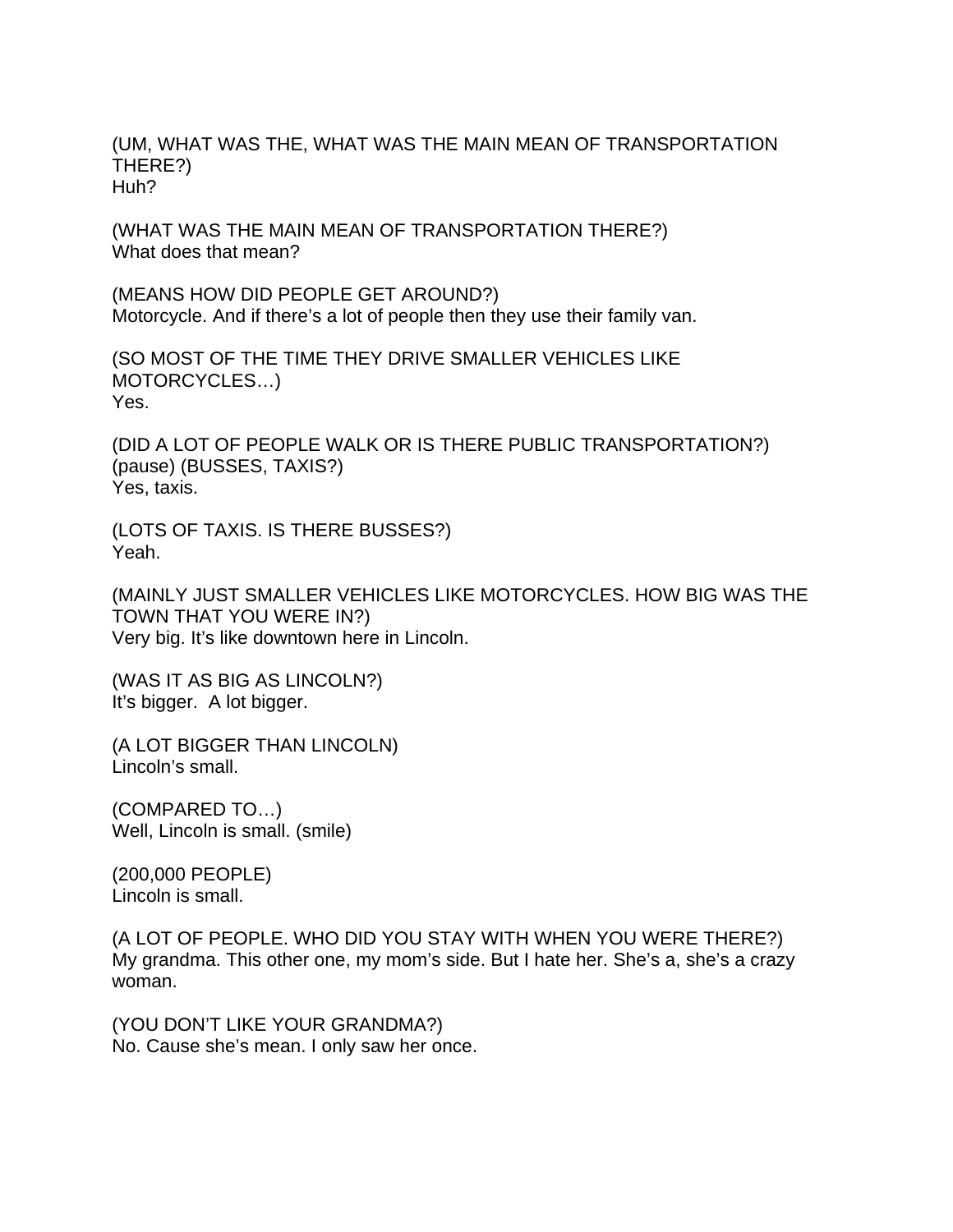(WHAT OTHER RELATIVES DO YOU HAVE THERE?) My uncle, my aunt and my future step-mom.

(YOUR FUTURE STEP-MOM?) My mommy died.

(UM. I'M SORRY FOR THAT) Yeah.

(AND YOUR, YOUR DAD IS GETTING RE-MARRIED TO SOMEBODY THERE, SOMEBODY FROM VIETNAM) Yeah. But I think he's gonna cancel it.

(REALLY. HAS SHE ALWAYS LIVED THERE?) Yeah. My dad found another girl in Texas on Internet. And now they're talking and then they saw each other.

(HOW DID HE MEET THE GIRL IN VIETNAM?) Because she (inaud) with my uncle. She and my uncle friends. And at Nam(?) everyone knows everyone, so…

(SO THAT'S THE WAY THAT THEY MET IS THROUGH YOUR DAD'S BROTHER) My mom's brother.

(YOUR MOM'S BROTHER. SO DOES YOUR DAD TELL YOU STORIES ABOUT VIETNAM? WHAT IT WAS LIKE THERE GROWING UP…) Me and my dad don't talk.

(YOU AND YOUR DAD DON'T TALK) No.

(VERY MUCH?) At all.

(DO YOU LIVE WITH YOUR DAD?) (pause) Yeah.

(DID HE TELL YOU STORIES ABOUT VIETNAM WHEN YOU GUYS DID TALK?) We never talked. My grandma does.

(YOUR GRANDMA TELLS YOU STORIES) Yeah.

(ABOUT VIETNAM) Yes.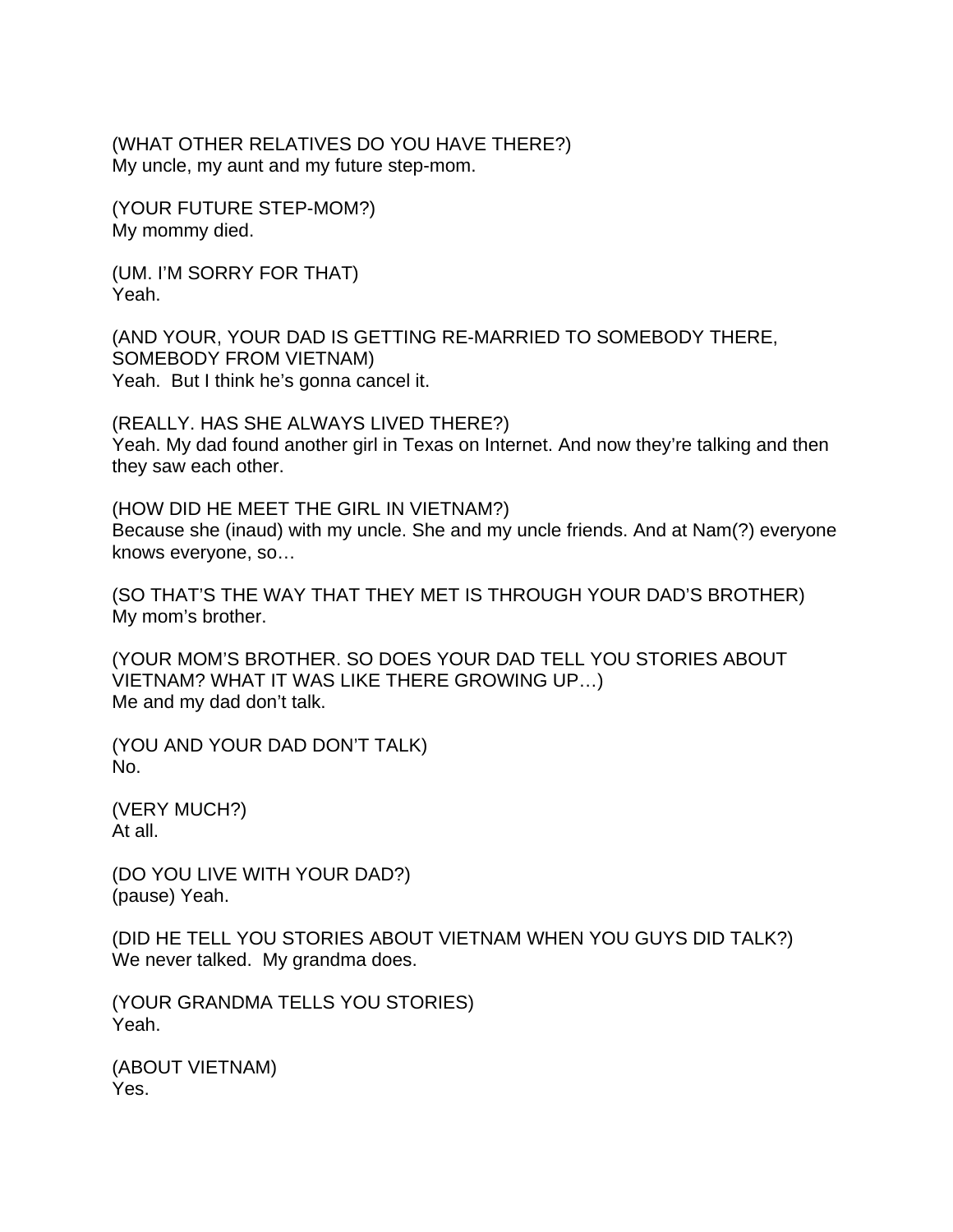#### (DOES YOUR GRANDMA LIVE HERE?) She lives with me. (OH) She like a mama.

### (SO WHAT STORIES DOES YOUR GRANDMA TELL?)

Stuff that happened at Nam like they eat dog, roach, mouse, and stuff like that. They fry it up and it's all disgusting.

(DOES YOUR GRANDMA STILL EAT THINGS LIKE THAT HERE?) No. She thinks it's disgusting.

(BUT SHE, THAT'S SOMETHING THAT THEY…) She did it in Vietnam.

(WHY DID SHE SAY SHE DID IT THERE?) I don't know. Because the animals at Nam were sanitized and the animals here are on the ground where you find the dirt. (inaud phrase) so…

(SO THINGS ARE A LITTLE CLEANER. DID YOU, WHEN YOU WERE BACK THERE, DID YOU THINK THE COUNTRY WAS REALLY BEAUTIFUL?) Some, one (inaud) city. And the others is all pale(?) like the dessert.

(ARE MOST OF THE STORIES THAT YOUR GRANDMOTHER TELLS POSITIVE OR NEGATIVE STORIES ABOUT VIETNAM?) Positive. And could be some negative.

(AND A FEW NEGATIVE?) Um hum. (yes)

(BUT MAINLY POSITIVE?) (pause) (BUT MAINLY POSITIVE?) Um, yes. (YEAH) No, I don't know. Sometimes.

(UM, WELL WHAT NEGATIVE STORIES DOES SHE TELL?) Um, (pause) I can't think of any right now.

(OK. WELL IF ANY COME BACK TO YOU LET ME KNOW AND WE'LL BE SURE TO GET EM. WHY DOES YOUR GRANDMOTHER… DOES YOUR GRANDMOTHER TALK ABOUT COMING HERE? ABOUT WHY YOU GUYS MOVED HERE?) No. But she, she wanted to move here. I don't know why. But then she said now that she don't like it in America. She wants to move back to Vietnam. And then our cultural thingy is if someone dies and you were born at Nam or something, that you got, you would rather die at Nam than in America.

(WHY IS THAT?) Because you get more respect over there when you die over there.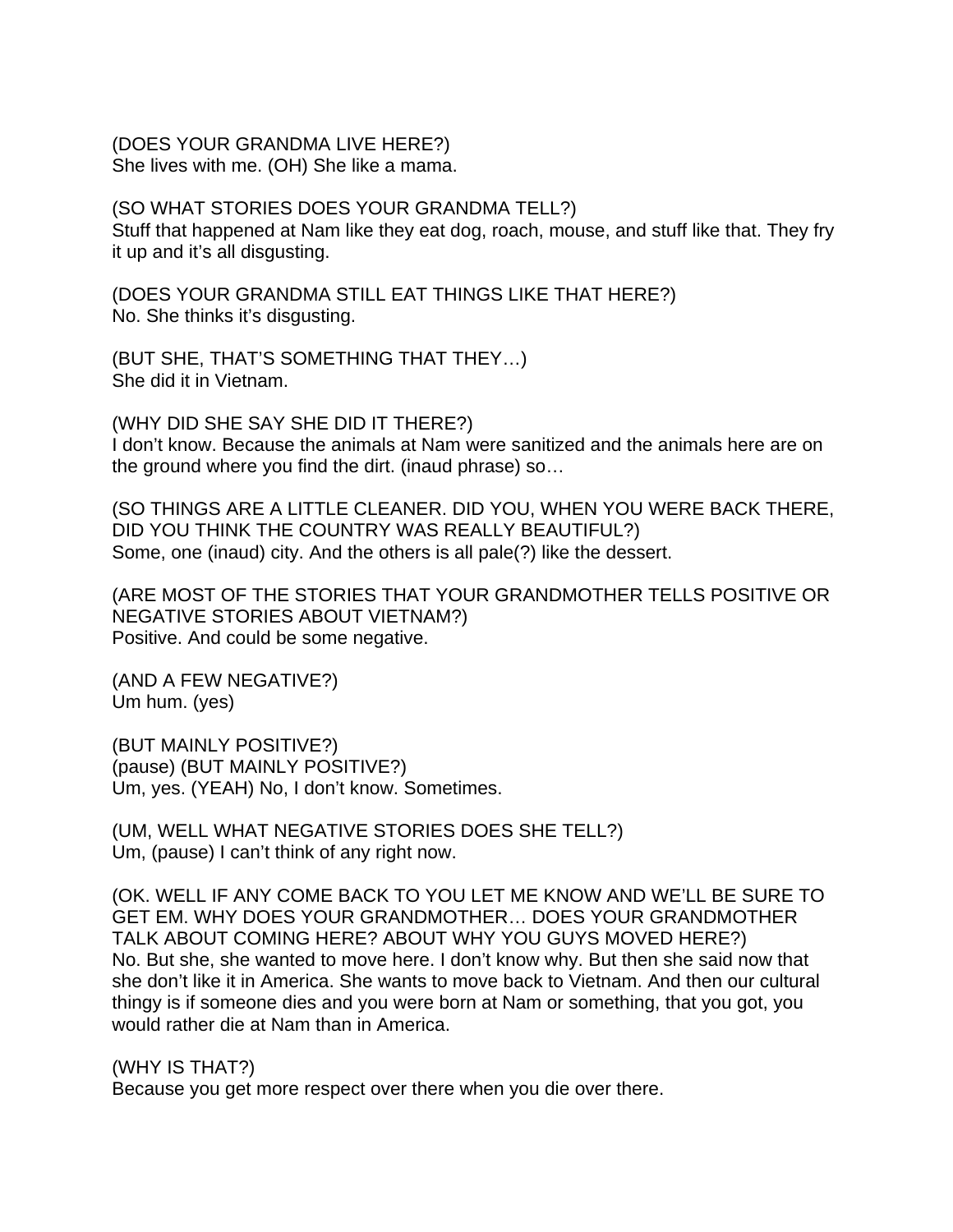(SO WHY DOES SHE SAY THAT, UH, SHE MOVED HERE IN THE FIRST PLACE?) Because there was a war in Vietnam.

(THE VIETNAM WAR?) I don't know.

(WHEN DID SHE MOVE HERE? DO YOU KNOW WHAT YEAR? WHAT TIME PERIOD?)

No. But my sister was already born. My sister was born in 1990, December.

(IN 1990)

And then my brother was born in the Philippines.

(SO IT WAS JUST, IT WAS LIKE 10 YEARS AGO, 16 YEARS AGO?) I don't know. No.

(SHE WAS BORN IN 1990?)

Oh, my sister, yes. But then my brother was in, my sister lived in Vietnam for like that one year and then they, they moved when my mom got pregnant again for my brother, and that was 1992 in April. And they were in Philippines at the time. So my brother was born in Philippines. (inaud) And then, and then they came here and then they got me.

(AND THAT WAS THE HAPPIEST DAY OF THEIR LIVES.) (smile) Yeah.

(SO THERE WAS A WAR IN VIETNAM AND THAT'S WHY THEY MOVED AWAY) I don't know. It's just a guess.

# (THAT'S ALL YOUR GRANDMA SAID ABOUT IT)

Yeah. And in Vietnam there is child abuse and you call in on child abuse then nothing is gonna happen to you. Because that's the Vietnam culture where parents get to hit kids.

(SO YOU'RE KINDA GLAD YOU GOT OUT OF THAT TOO, HUH?) Oh no, I'm still in child abuse. (SMILE)

(HOW MANY PLACES HAVE YOU LIVED IN AMERICA?) Here? But then we went everywhere.

(YOU VISITED A LOT) Um hum. (yes)

(BUT YOU HAVE ONLY LIVED HERE?) I went to Texas, Omaha, um, I went to California, Canada. Uh, I've been to South Dakota. I've been to, um, Minnesota and (pause) I think that's all. Oh, I've been down to Crete too.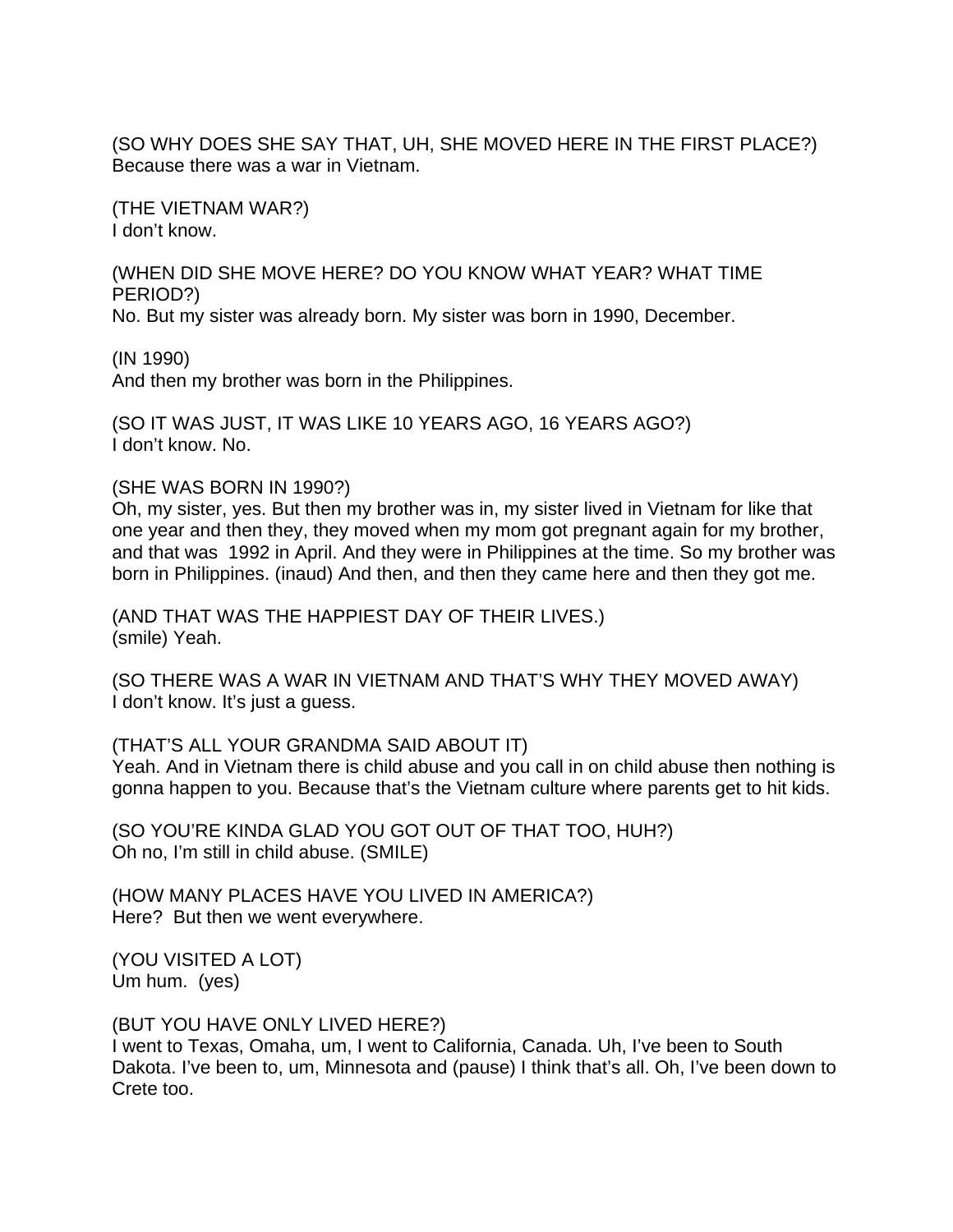(TO CRETE?)

Um hum. (yes) My dad used to work at Farmland.

# (OH. DOES YOUR GRANDMOTHER EVER TELL YOU STORIES ABOUT THE EDUCATION SYSTEM?)

Yeah. That you write with your left hand. Then you get hit and they will make you change it.

(WHAT HAND DO YOU WRITE WITH?) Left.

(SO YOU WOULD HAVE GOT HIT – SMILE) Yeah.

(WHAT ELSE DOES SHE TELL YOU ABOUT THE EDUCATION?) And she said that she, it's like heritage school.

### (HOW SO?)

Because you have to wear dresses and uniforms and stuff. You can't wear like jeans and stuff. And you have to tie your hair up. And you have to wear long sleeve shirt, even though it's so hot outside.

(HOW, HOW ARE THE TEACHERS ABLE TO DISCIPLINE THE KIDS?) Um, take a stick and hit them. Call home on their parents. Or call the cops because they're not paying attention.

(THEY CALL THE COPS BECAUSE THEY'RE NOT PAYING ATTENTION?) (pause) (inaud phrase)

(DID, WHAT STORIES DID SHE TELL YOU ABOUT THE BEHAVIOR OF THE KIDS?) Um,…

### (WERE THEY REALLY WELL BEHAVED AND QUIET?)

Kids, when they are like five or six they have to start working. Like, you know, (inaud). And then like the guys, they have to go out to the field and like detasseling, detassel. Yeah. And then if you're lucky enough, when adults like you, you won't die. When you're not lucky, you'll be really ill(?) like my brother. But he's lucky enough not to die.

### (YOUR BROTHER WAS BIT BY A DOG?)

Um hum. (yes) That's probably why I'm sad cause he's (inaud).

### (WHAT WAS IT LIKE GOING THROUGH ELL?)

It was fun. We took (inaud) and stuff but then when it got to ELL, when I got out of ELL… I wanted to get out. When I was in ELL I wanted to get out from that. And then when I got out, like it feels really weird. Still (inaud phrase) but it was fun. I thought it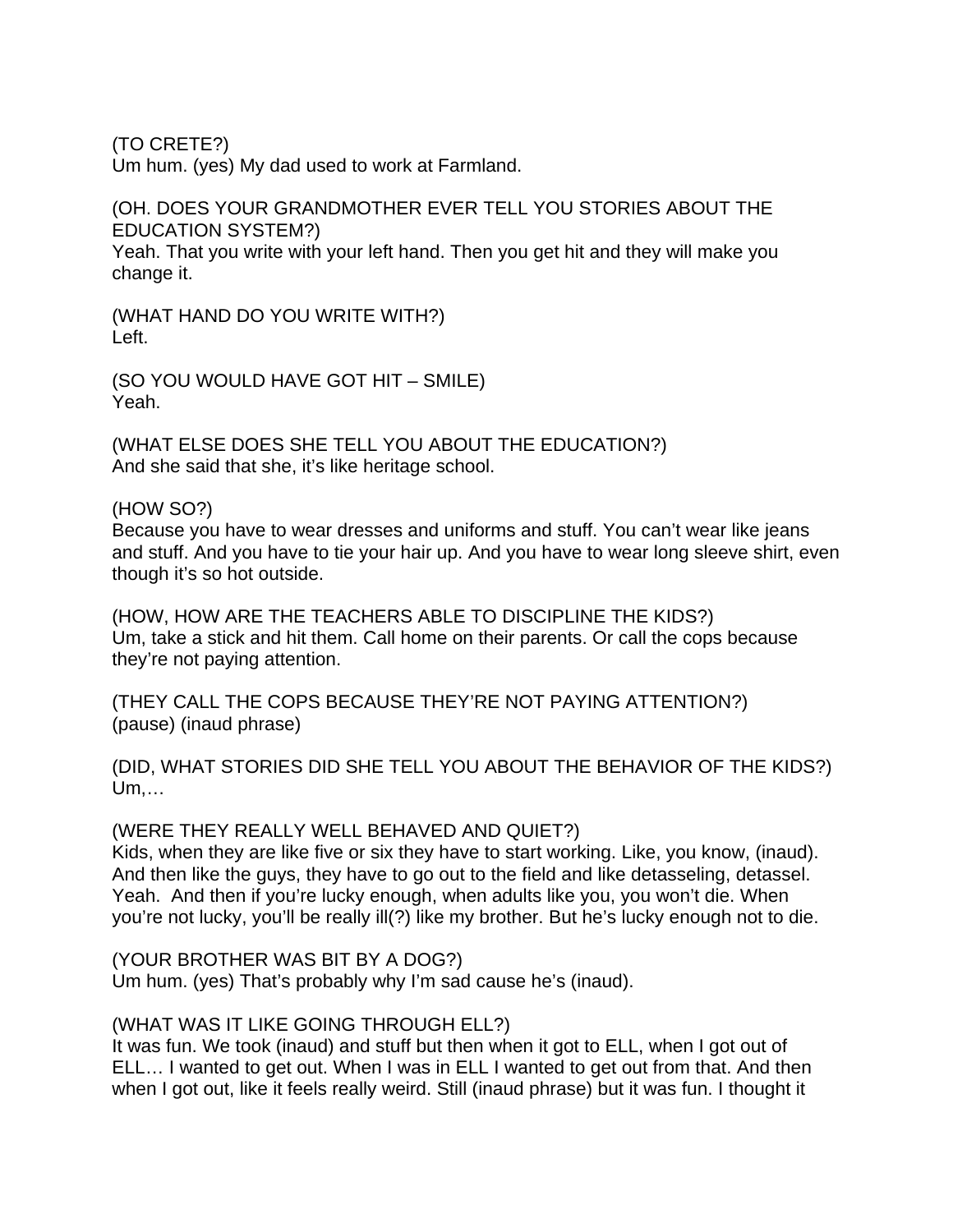was fun. It was really easy though. I was supposed to be taking ELL because I was working, but then they made me take it anyway.

(DO YOUR PAR-, DOES YOUR DAD OR GRANDMOTHER SPEAK ENGLISH?) My dad, kinda. He can say "hey, what's up, homie". (SMILE) And he can say a couple more. Like if the teacher calls home and say something, like I'm in trouble or something, my dad is like "yeah, yeah, OK, for sure, whatever".

### (DOES HE UNDERSTAND THE ENGLISH?)

He understands it but then some he don't. But they called home on me the other day where they said I'm in trouble and I have to go to ISS and like I didn't go and they made me call home. So then the teacher called and he's like "sure, whatever, do whatever you want".

(AND SO THE LANGUAGE YOU WERE TAUGHT AT HOME IS PRIMARILY VIETNAMESE)

Yes. But I know other language. I know sign language. I know French a little bit. I know Vietnamese, I know English and I know gibberish.

(GIBBERISH) Yes. Do you know what that is?

# (I DON'T.)

OK. It's a language where kids made up and they talk in school. Like the teachers don't understand them, And it's funny cause this teacher's sister asked us what we're saying and we (inaud).

(SO WHEN YOU CAME TO SCHOOL, WHEN YOU STARTED SCHOOL, DID YOU KNOW VERY MUCH ENGLISH?) I don't remember. I think so.

(YOU THINK YOU KNEW SOME ENGLISH WHEN YOU CAME HERE?) Well I was born here.

(RIGHT. YOU DIDN'T SPEAK ENGLISH AT HOME) To my brother and my sister. Cause the kids were talking (inaud).

(SO YOU ALWAYS SPOKE ENGLISH TO YOUR BROTHERS AND SISTERS.) Yeah. You want me to (inaud) for you?

(NO, I DON'T. THANK YOU FOR OFFERING. WHAT FAMILY TRADITIONS DOES YOUR FAMILY STILL DO THAT THEY GET FROM VIETNAM?) How they sit on the toilet. (laugh) I don't do it. (smile)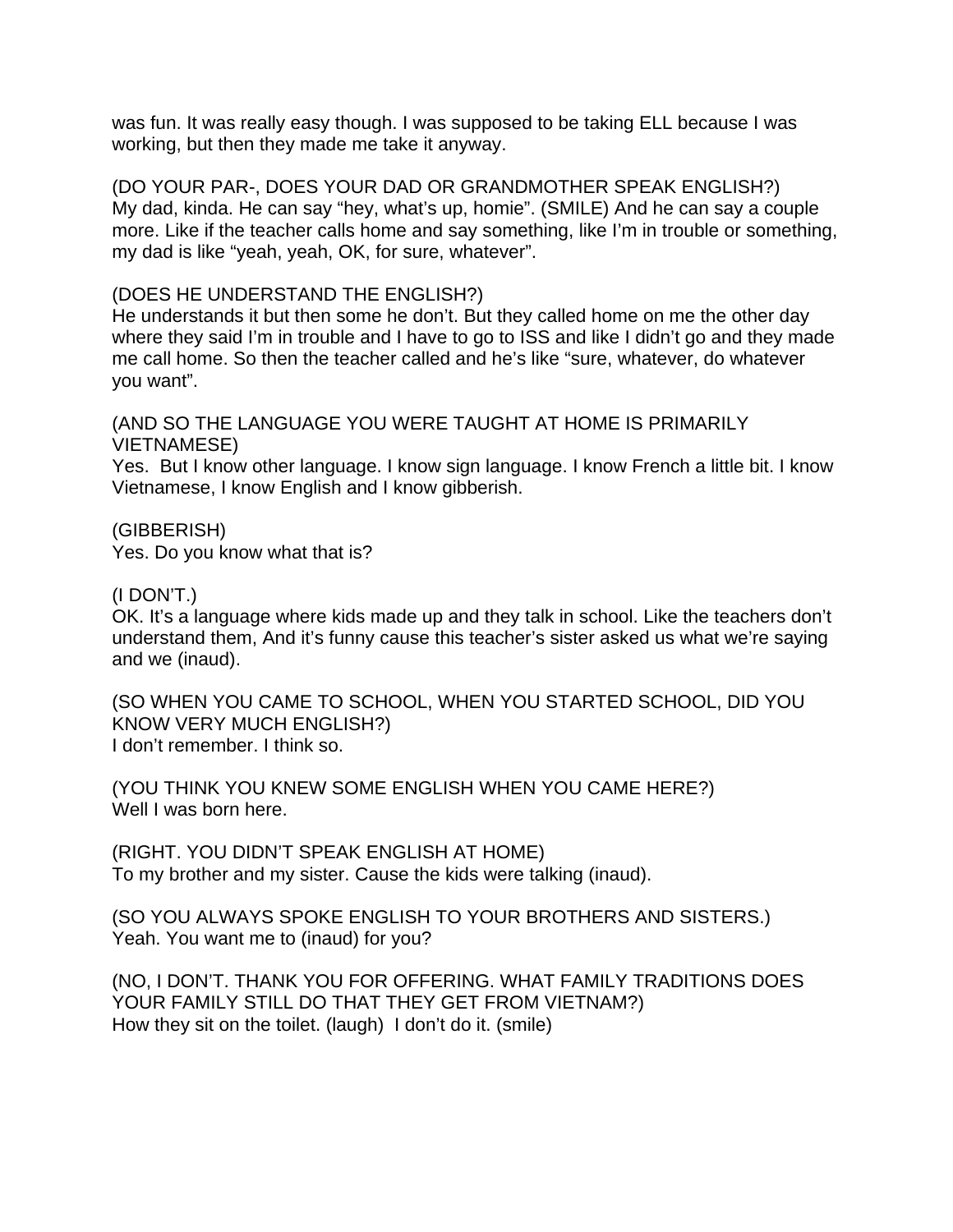(NO, THAT'S A TRADITION, THAT'S SOMETHING THAT THEY HAVE DONE. WHAT OTHER TRADITIONS CAN YOU THINK OF?) Um, how they cook. Yeah.

(HOW THEY COOK?) Yeah, they cook and then they make the whole house all stinky with stuff.

(SO THE THINGS THAT THEY COOK ARE THE SAME?) Yeah. That's the best thing my grandma makes is egg rolls.

(THAT'S A BAD THING) That's a good thing.

(IT'S A GOOD THING. YOU LIKE EGG ROLLS) Yeah.

(YOU DON'T MIND WHEN THE HOUSE GETS ALL STINKY FOR THOSE) Yes I do.

(YOU STILL DO. BUT YOU LIKE EM) Yeah.

(WHAT OTHER FAMILY TRADITIONS?)

Um, all the Vietnamese people know everything of Vietnamese people. Like we know all the Vietnamese people in Lincoln and in Omaha a little bit. And like we all know each other.

(SO YOU'RE STILL A VERY TIGHT KNIT GROUP. IT'S A LOT LIKE VIETNAM WHERE EVERYBODY KNOWS EVERYBODY)

But still my dad thinks it's annoying where our phone, it won't stop ringing. Cause in Vietnam they won't, the phones don't ring that much. So I tell my friends (inaud). And I have friends that trust me.

(I BELIEVE YOU.)

And then my dad has been called a lot too. Then I know everything of the Vietnamese people in this town.

(HAVE YOU EVER HAD TO TRANSLATE FOR FAMILY MEMBERS?) No, that's my sister's job. I don't do any (inaud) like that.

# (BUT YOUR SISTER DOES TRANSLATING)

Um hum. (yes) Sister is smart. She's straight A student at Lincoln High. She's 16 and she got a permit driving. And she's an honor student and she got a scholarship tour(?).

(NICE. YOU TELL HER I SAID CONGRATULATIONS)

And my brother, he's really stupid. He gets like straight Fs instead of A, and oh my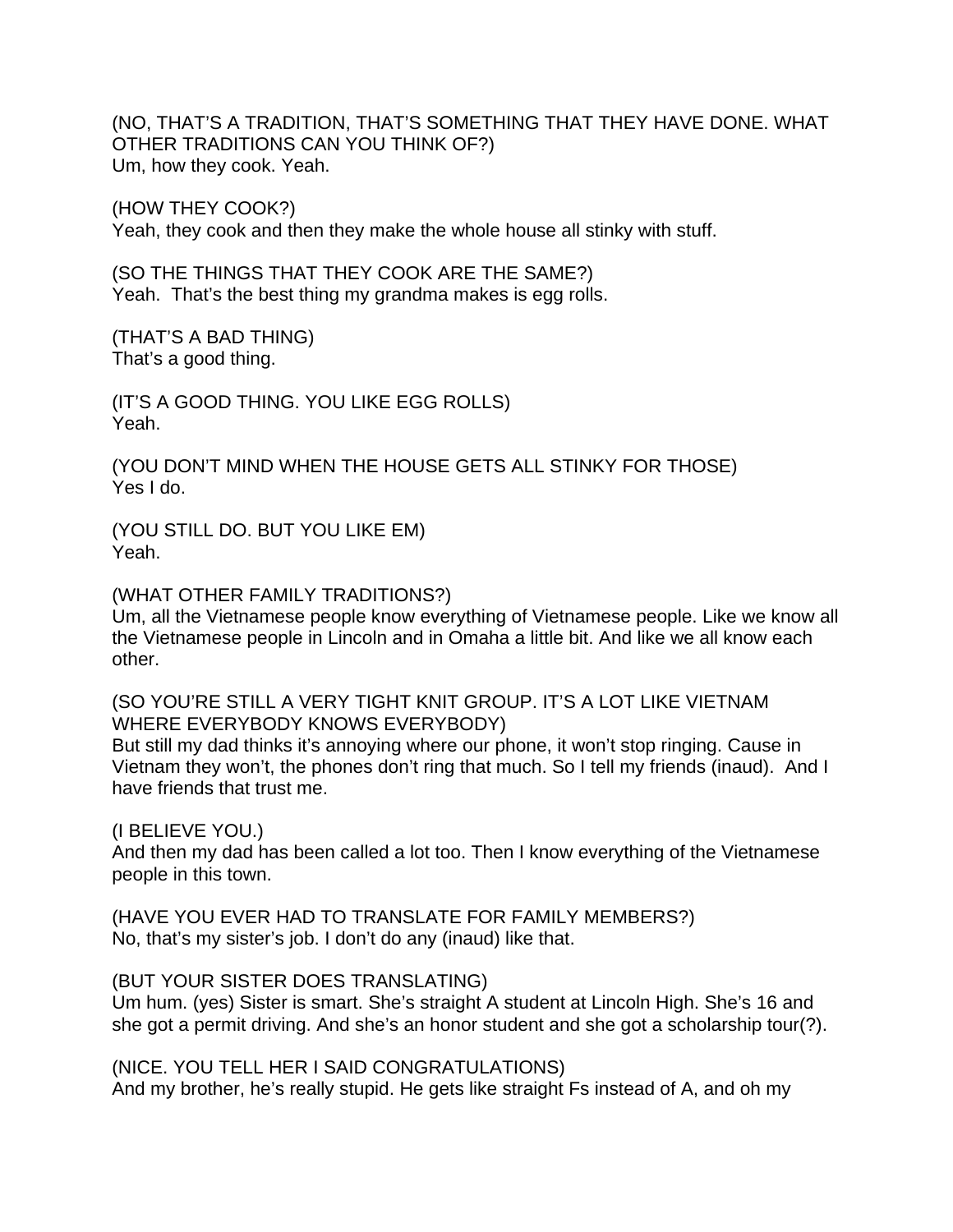gosh, he does the most disgusting thing. He wipes his, he wipes his butt with his pants instead of toilet paper.

(THAT'S BAD – SMILE) (inaud)

(YEAH) That's why I'm so sad.

(SO, UM, IF YOU HAD A….) Oh…

(NO, GO AHEAD) Go ahead. But I remember a story that is, what do you call it? (NEGATIVE)Yeah. (POSITIVE)Yeah, negative.

(NEGATIVE, OK) In Vietnam, people go to the bathroom sometimes, um, …. (EXTRA VOICES - TAPE TURNED OFF)

(SO WHAT WAS THE NEGATIVE STORY) Oh yeah. In Vietnam when they go to the bathroom, they use their hand to wipe their butts up. Get all dirty.

(SO IF, WHEN YOU GROW UP WOULD YOU LIKE TO GO BACK TO VIETNAM?) No. No.

(NO. WHY IS THAT?) Cause I hate Vietnam. It's so hot, and I hate the people. I have tons of (inaud). Yeah, it's all sweet to me.

(SO SWEET?) Like they will always pinch my cheeks and it hurts. (SMILE)

(SO DO YOU GET TO TALK TO YOUR, UM, RELATIVES IN VIETNAM VERY MUCH?) Um, no. And I'm glad.

 $(IF...)$ Oh.

(GO AHEAD) (pause) I'm not gonna talk.

(IF THEY WERE MOVING OVER HERE, HOW WOULD, WHAT WOULD YOU TELL THEM ABOUT BECOMING AMERICAN?) Huh?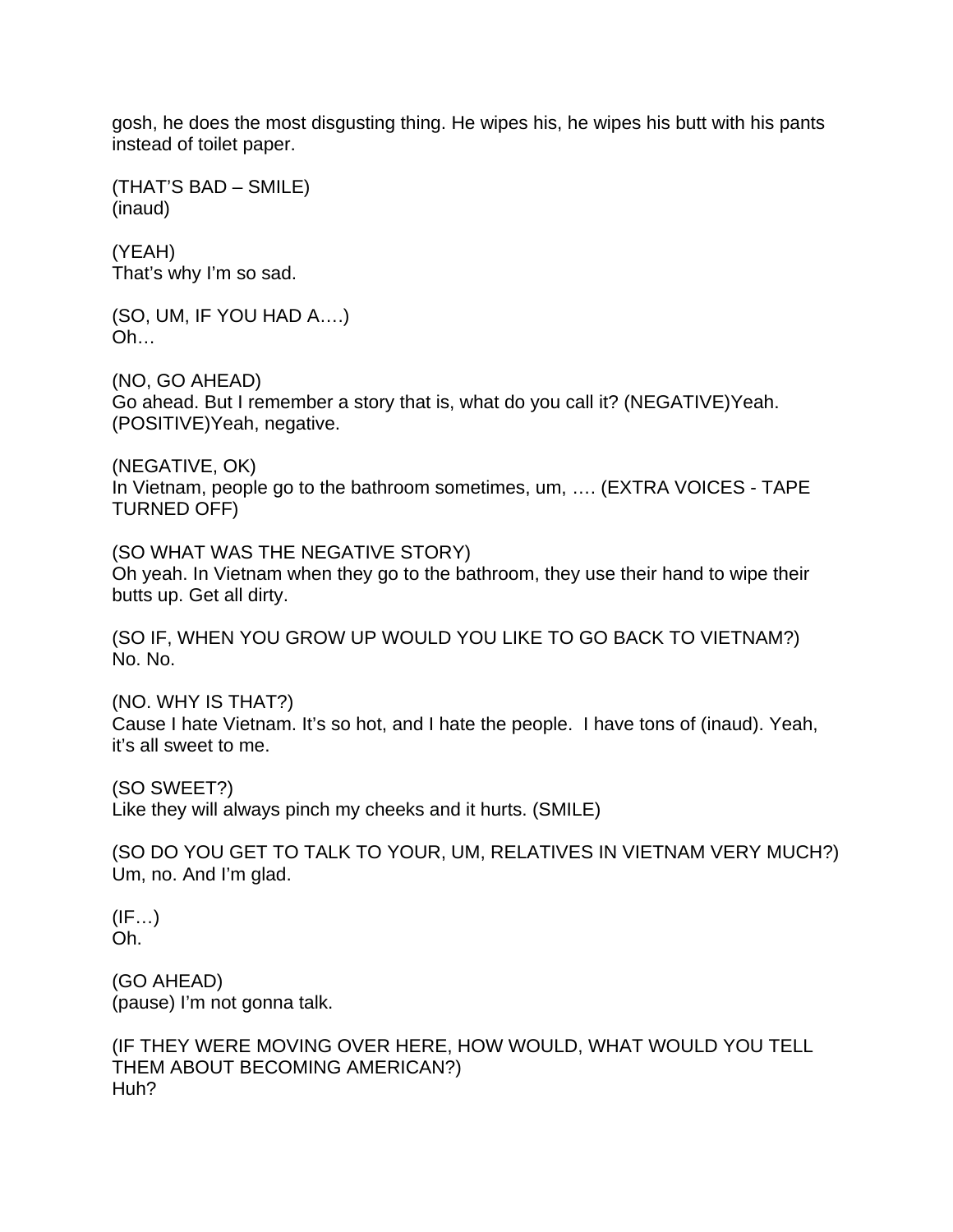(IF THEY WERE TO ASK YOU "HOW DO I BECOME AMERICAN", WHAT WOULD YOU TELL THEM?)

You go take this test thingy to come, uh, a United States Citizen, and you pass it and you become one. And you get to change your name. And if you don't pass it then you go home, you study, and you do it again next year.

(AND WHAT WOULD YOU TELL THEM ABOUT AMERICAN CULTURE, HOW IT'S DIFFERENT FROM VIETNAMESE BECAUSE…)

You wipe your butt with toilet paper. (OK) And you go to school and it doesn't matter you write your left or right hand. And you can't skip school.

(YOU CAN SKIP SCHOOL IN VIETNAM?) Some(?) and… Like my dad.

(YOUR DAD SKIPPED SCHOOL?)

That's why he's not in college. It's why he didn't make it to high school. That's why he didn't even make it to middle school. OK. Um…

(DID HE HAVE TO WORK?) No.

(HE JUST DIDN'T WANTA GO ANYMORE?) He sold frogs. But he quit now.

(OH, OK) That's a good thing.

(THAT IS A GOOD THING THAT HE QUIT (SMILE) NOW. OK. SO...) He quit when he came over here.

(WHAT ELSE WOULD YOU TELL THEM IS GONNA BE DIFFERENT?) Um, (pause) let me think. (OK) Um, um, oh and you can't hit your kids over here or else you get arrested. Yeah.

(WHERE WOULD YOU TELL THEM THE FUN SPOTS ARE IN LINCOLN?) Oh. There is no fun spot in Lincoln.

(THERE'S NO FUN SPOTS IN LINCOLN.) Oh, the mall, there you go.

(THE MALL) But you can't go to South Pointe, you have to go to Gateway.

(WHY'S THAT?) Because, Gateway is better and it's inside and South Pointe outside. And Gateway's a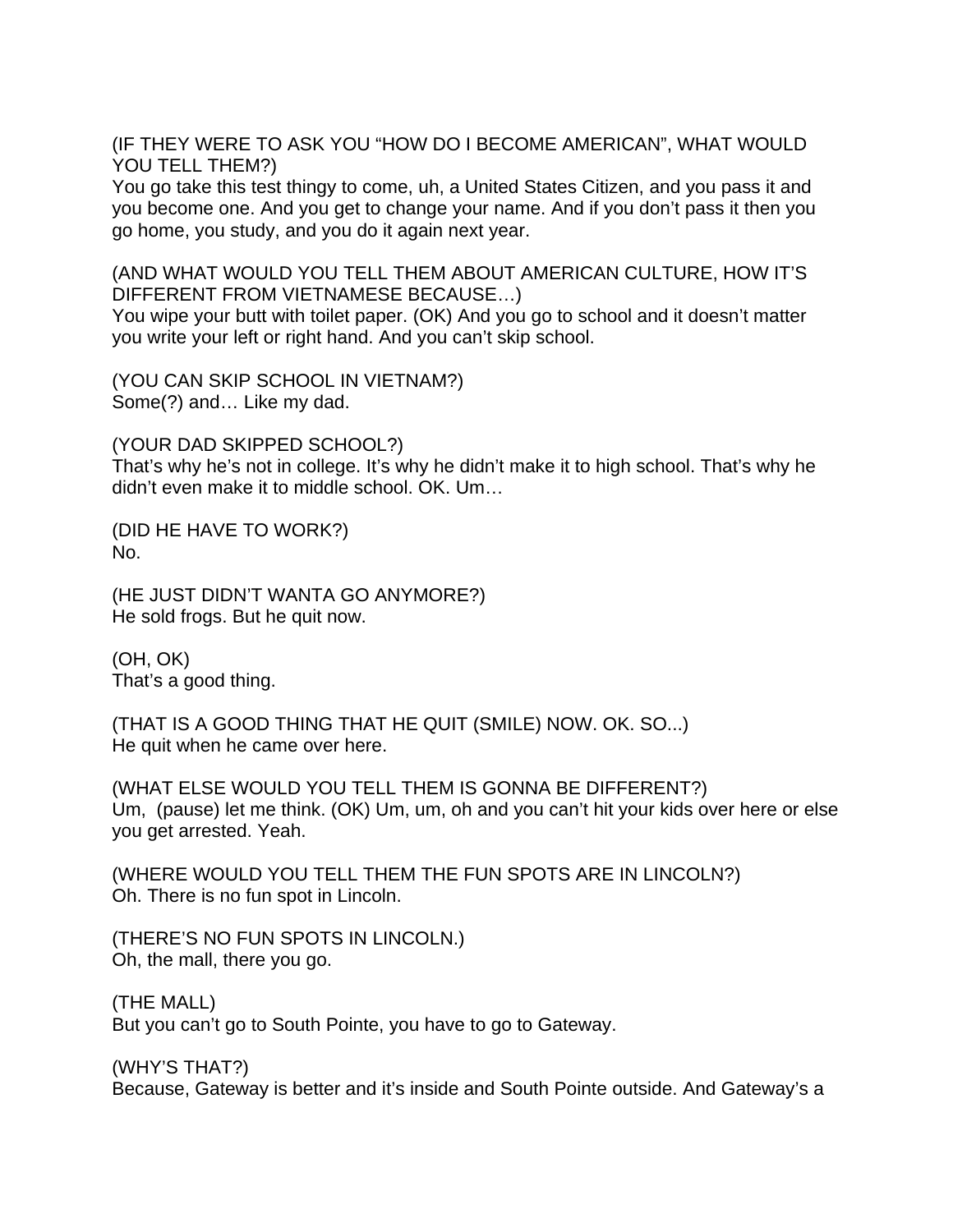lot better because they have, uh, American Eagle. And they have Nina's Fashions. And it's cheaper.

(WOULD YOU CONSIDER YOUR GRANDMA AMERICAN? AMERICANIZED?) No.

(WHY NOT?) Because she didn't pass the test, first of all, and no one can understand my grandma.

(SO BECAUSE SHE STILL SPEAKS VIETNAMESE) Um hum. (yes) They have different accents.

(DOES SHE WATCH AMERICAN TV?) No. Well she does if we watch it. But she's asking a lot of questions and it's really annoying. Like "what are they saying, what are they doing…"

(DOES SHE DRESS AMERICAN?) No, no.

(HOW DOES SHE DRESS?) She dress the way old people dress.

(DOES SHE DRESS LIKE PEOPLE DRESS IN VIETNAM?) Yeah. Pretty much.

(HOW IS IT DIFFERENT?) Because, their shirt is like, it's silk and it's like baggy, it don't stick to them like jeans. And yeah. It's button up shirt.

(SO SHE STILL DRESSES LIKE THEY WOULD BE IN VIETNAM) Yeah.

(AND YOU DRESS LIKE AMERICAN) Yeah. But if you're talking about my dad then…

(HOW DOES YOUR DAD DRESS?) He dress geeky. (GEEKY)

(IS IT MORE AMERICAN GEEKY OR MORE VIETNAMESE GEEKY?) Both. He will wear his pants like this. (pause) (SMILE) And he wears those..

(LIKE REALLY TIGHT PANTS)

Yes. Gay shoes, and he will wear… He don't match. And then he needs a haircut. His hair is like an afro. It's all (inaud). But (inaud), that's different, my mom dressed cool. She's, uh, choir(?), no she's not, she's a pip(?), no she's not, she's a hottie; there you go.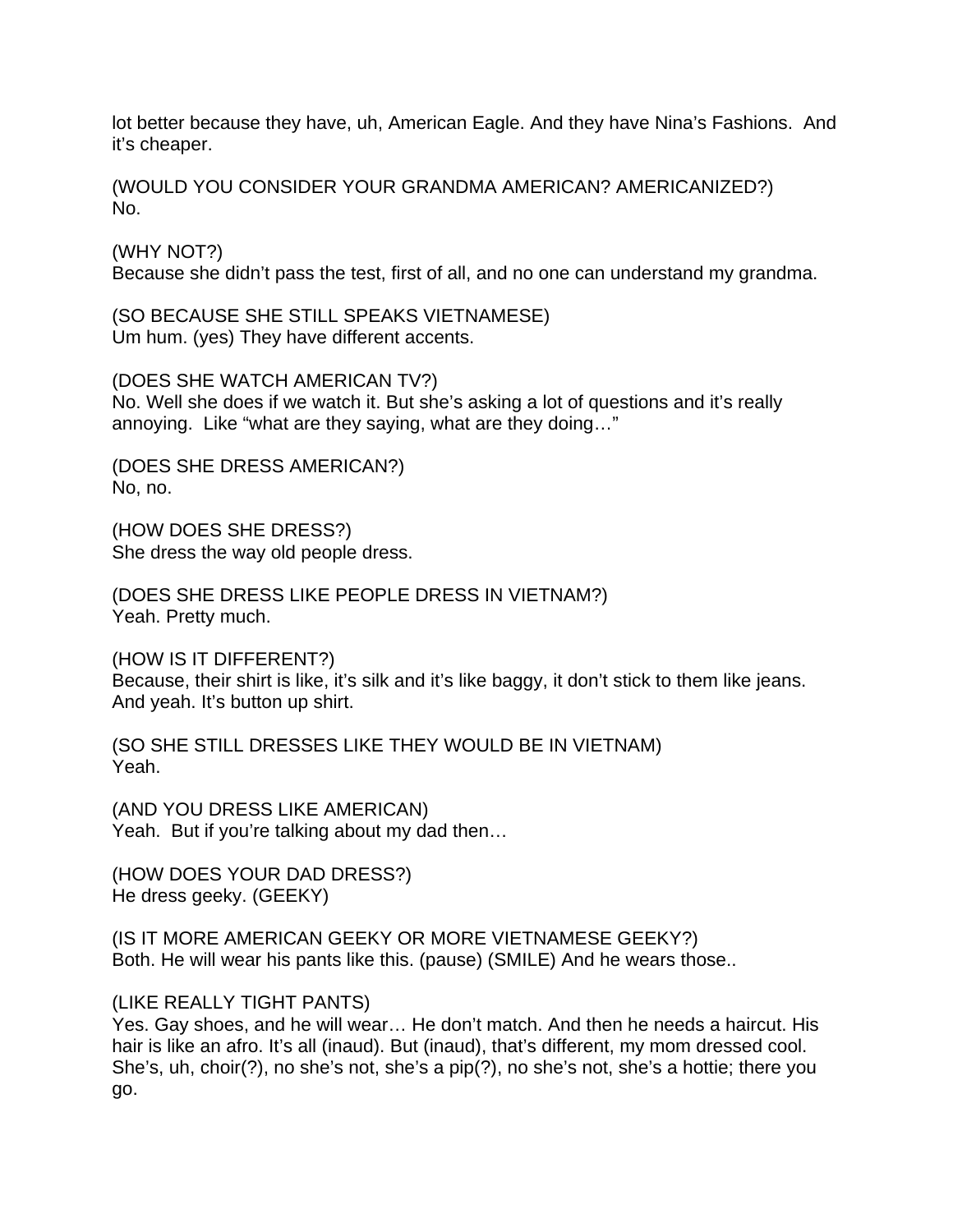(JUST HAD TO FIND THE RIGHT WORD) Yeah.

(WAS THERE ANY RELIGIOUS ASPECTS THAT CAME WITH YOU FROM VIETNAM? DID YOUR GRANDMA CARRY ON RELIGIOUS TRADITIONS?) Yes. But I don't know what.

(SHE HASN'T PASSED THAT DOWN?)

She just says well our other religion is, our culturally thingy is, um, you're not allowed to date for, till like 18. And they say I can't date till I'm 18. I date anyways. (SMILE) Don't let my parents hear this.

(AND THAT'S A CULTURAL THING?) Yes.

(DO YOUR COUSINS BACK IN VIETNAM, DO THEY DO THE SAME THING?) Yes. But my, one of my cousins moved in with me when, when I don't know what age it was, but then he faked his age as 7 so he's like 19 (inaud) but then in the paper he's only 12.

(REALLY?) Yeah. (HUH) And that's why I get (inaud). (SMILE)

(SO HE WAITED UNTIL HE WAS 18 TO DATE?) Yes. No.

(NO, BUT HE WAS SUPPOSED TO)

He came over here when we moved here into this horrible place, yeah. Um, and he, the person that lived by us, we knew her forever, but then we hadn't seen her forever until we moved here, and that girl, my cousins met her and then they started dating. And it's their two year anniversary coming up. It's only been one year and nine months. Yeah. But I'm glad that I moved here, here to this place. Cause I met Linda Dewin(?) of course, you know her, and my best buddy, Jose. He's a queer. (inaud).

(WAS THAT GIBBERISH?) What?)

(WAS THAT LAST PART GIBBERISH? I COULD NOT UNDERSTAND IT) No.

(WHAT DID YOU SAY?) I could talk here for… (inaud phrase)

(BUT THEN WE WOULD NOT BE ABLE TO, UH, UNDERSTAND ANY OF IT.) You, you will, it's easy. I just say something right now. Um, (inaud phrase).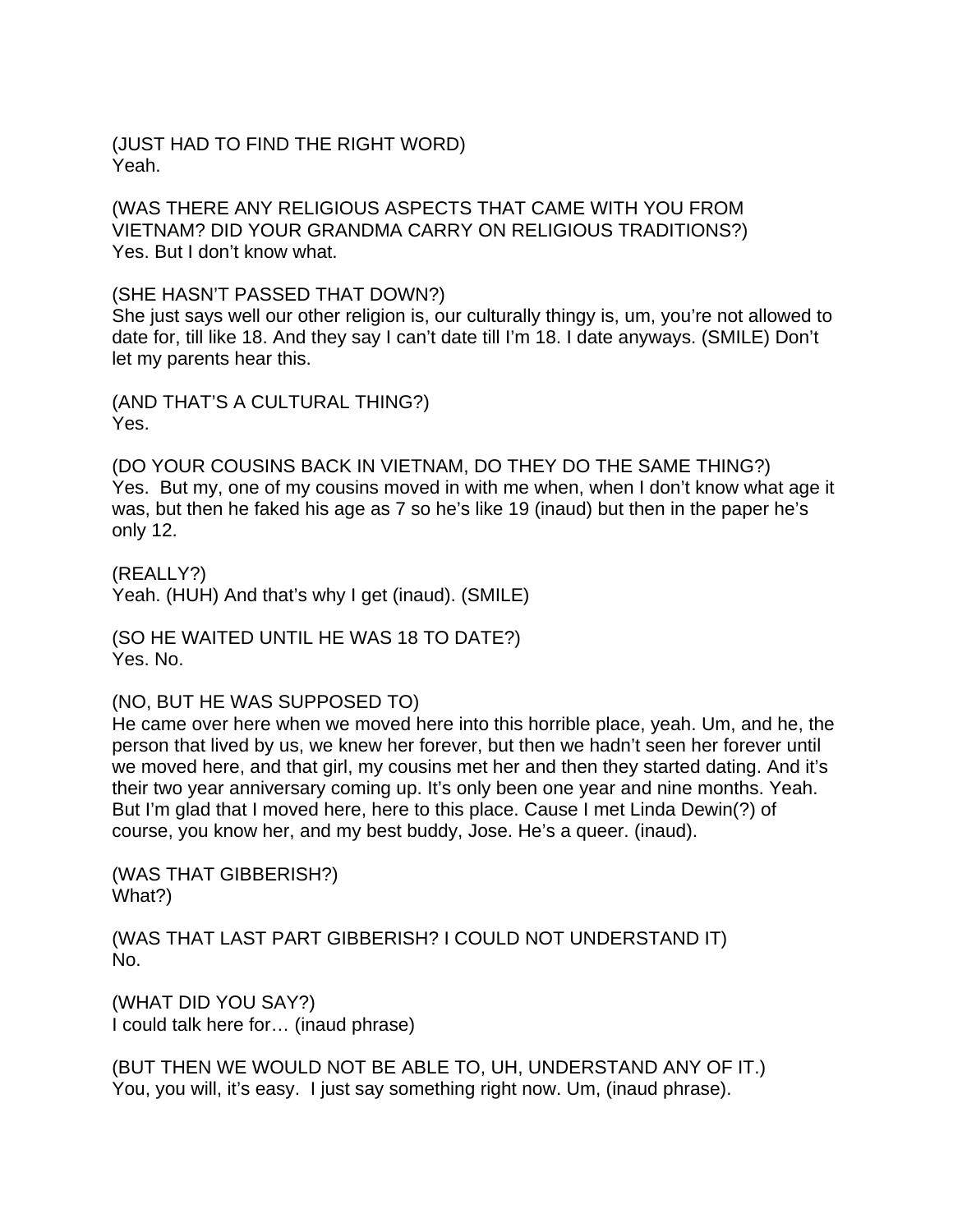(DIDN'T GET IT. DO YOU, DOES SPEAKING ONLY VIETNAMESE AT HOME AFFECT WHO YOU BRING OVER TO YOUR HOUSE, WHAT FRIENDS YOU BRING OVER?)

Um, no. I don't think so. What do you mean?

(UM, WOULD YOU FEEL UNCOMFORTABLE BRINGING ONLY ENGLISH SPEAKERS OVER TO YOUR HOUSE?)

Oh no. (NO) But then when I'm talking on the phone my grandma, I mean like my grandma will tell lame to do something and then she'll be talking in Vietnamese and then they'll be like (inaud) and I'm talking to here, and then they're like "what did you say, are you talking to me or someone else". And I'm like "I'm talking to my grandma" and then they started laughing.

(IS IT COOL BEING ABLE TO SPEAK TWO LANGUAGES?) Five, yes.

(FIVE LANGUAGES, I'M SORRY, FIVE LANGUAGES?) Yeah. And the other crazy thing I can do is just sing(?) and everyone says no one can do it though, not only my family members.

(HOW DO YOU FEEL THAT OTHER STUDENTS RESPOND TO YOU BEING ABLE TO SPEAK SO MANY LANGUAGES?) Huh?

(HOW DO YOU FEEL OTHER STUDENTS RESPOND TO YOU?) What are you talking about?

(FOR BEING ABLE TO SPEAK SO MANY LANGUAGES. POSITIVELY OR NEGATIVELY?) Positively.

(WHY, WHY WOULD YOU SAY POSITIVELY?) I don't know.

(DO OTHER PEOPLE SAY THAT IT'S COOK THAT YOU CAN DO THIS?) Oh yeah.

(DO THEY LIKE TO LISTEN TO YOU SPEAK ANOTHER… DO THEY ASK YOU ALL THE TIME…) Yeah.

(…SPEAK ANOTHER LANGUAGE.) Yeah! Yeah, yeah, yeah, yeah.